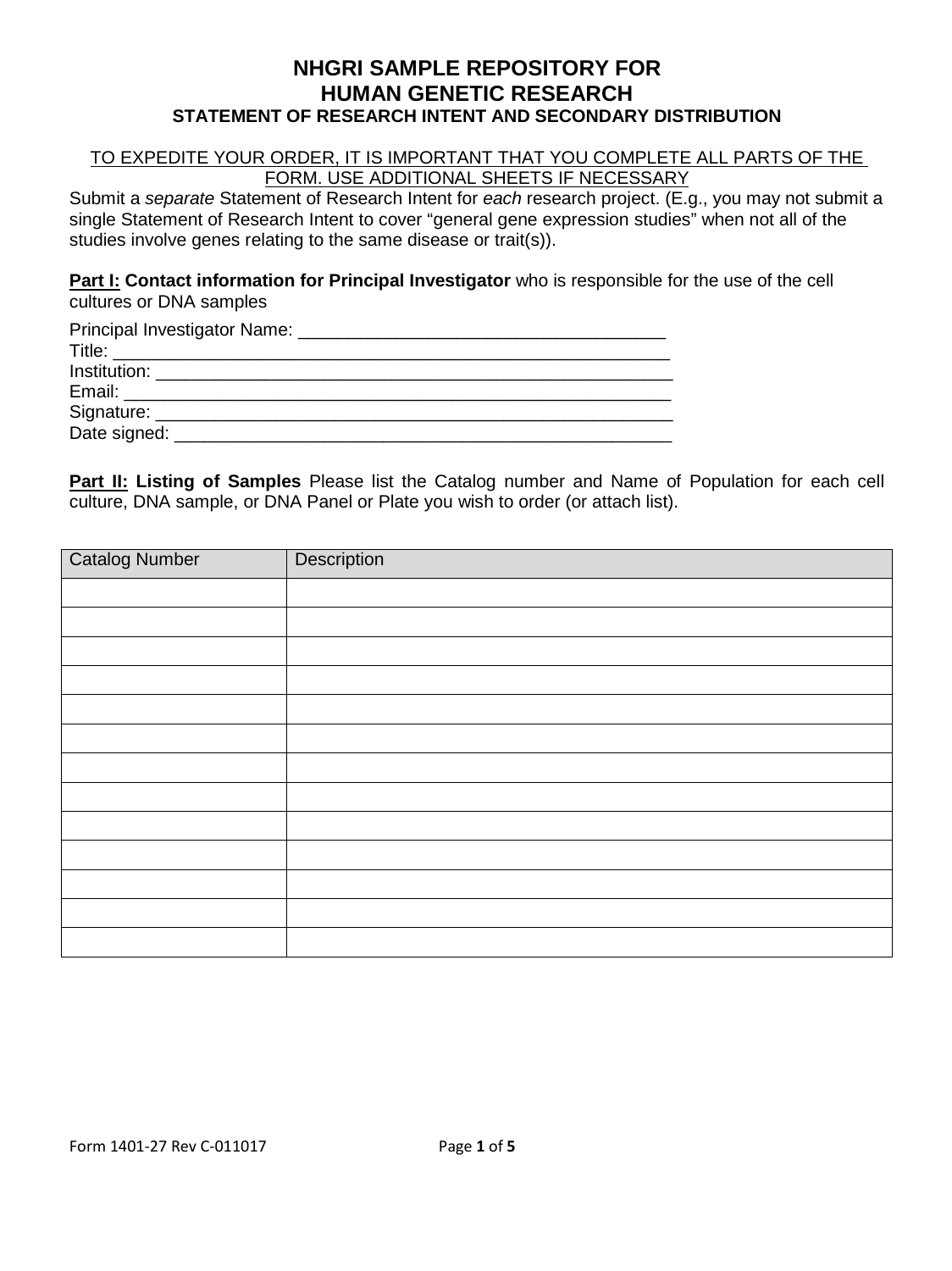# **NHGRI SAMPLE REPOSITORY FOR HUMAN GENETIC RESEARCH**

**STATEMENT OF RESEARCH INTENT AND SECONDARY DISTRIBUTION**

(Continued)

#### **Part III: Disease or trait(s) of interest**

A. Is your research project focused on the study of one or more specific diseases, characteristics, or traits?

\_\_\_\_\_\_\_\_\_\_\_\_\_\_\_\_\_\_\_\_\_\_\_\_\_\_\_\_\_\_\_\_\_\_\_\_\_\_\_\_\_\_\_\_\_\_\_\_\_\_\_\_\_\_\_\_\_\_\_\_\_\_\_\_\_\_\_\_\_\_\_\_\_\_\_\_\_\_\_ \_\_\_\_\_\_\_\_\_\_\_\_\_\_\_\_\_\_\_\_\_\_\_\_\_\_\_\_\_\_\_\_\_\_\_\_\_\_\_\_\_\_\_\_\_\_\_\_\_\_\_\_\_\_\_\_\_\_\_\_\_\_\_\_\_\_\_\_\_\_\_\_\_\_\_\_\_\_\_ \_\_\_\_\_\_\_\_\_\_\_\_\_\_\_\_\_\_\_\_\_\_\_\_\_\_\_\_\_\_\_\_\_\_\_\_\_\_\_\_\_\_\_\_\_\_\_\_\_\_\_\_\_\_\_\_\_\_\_\_\_\_\_\_\_\_\_\_\_\_\_\_\_\_\_\_\_\_\_



B. If yes, please indicate the specific disease or trait(s) that you plan to study in this research project.

**Part IV: Genomic Region** Please indicate whether your research will be focused on a particular genomic region or set of regions, on a particular chromosome, or on the entire genome.

Particular genomic region or set of regions

Particular chromosome

 $\Box$  Entire genome

### **Part V: Select the one category that best describes your research intent**

DNA Sequencing: One or More Genes or Regions DNA Sequencing: One or More Chromosomes DNA Sequencing: Whole Genome **Education** Epigenetics/Methylation/Chromatin Structure **Evolutionary/Phylogenetic Studies** Functional Studies: Cell Cycle Control/Cell Signaling Functional Studies: DNA Repair Functional Studies: Response to Chemicals/Toxins/Drugs Functional Studies: Not Otherwise Specified Gene Expression: mRNA, microRNA or ncRNA Genotyping/Haplotyping: Copy Number Variation Genotyping/Haplotyping: Genome-wide Genotyping/Haplotyping: One or panels of gene(s) Genotyping/Haplotyping: Not Otherwise Specified Mapping Genes/Breakpoints Proteomics Reference Material for Clinical/Diagnostic Genetic Testing Reference Material for Instrument Validation or Training Reference Material for Proficiency Testing  $\Box$  Reference Material for Research Use  $\Box$  Other: Please specify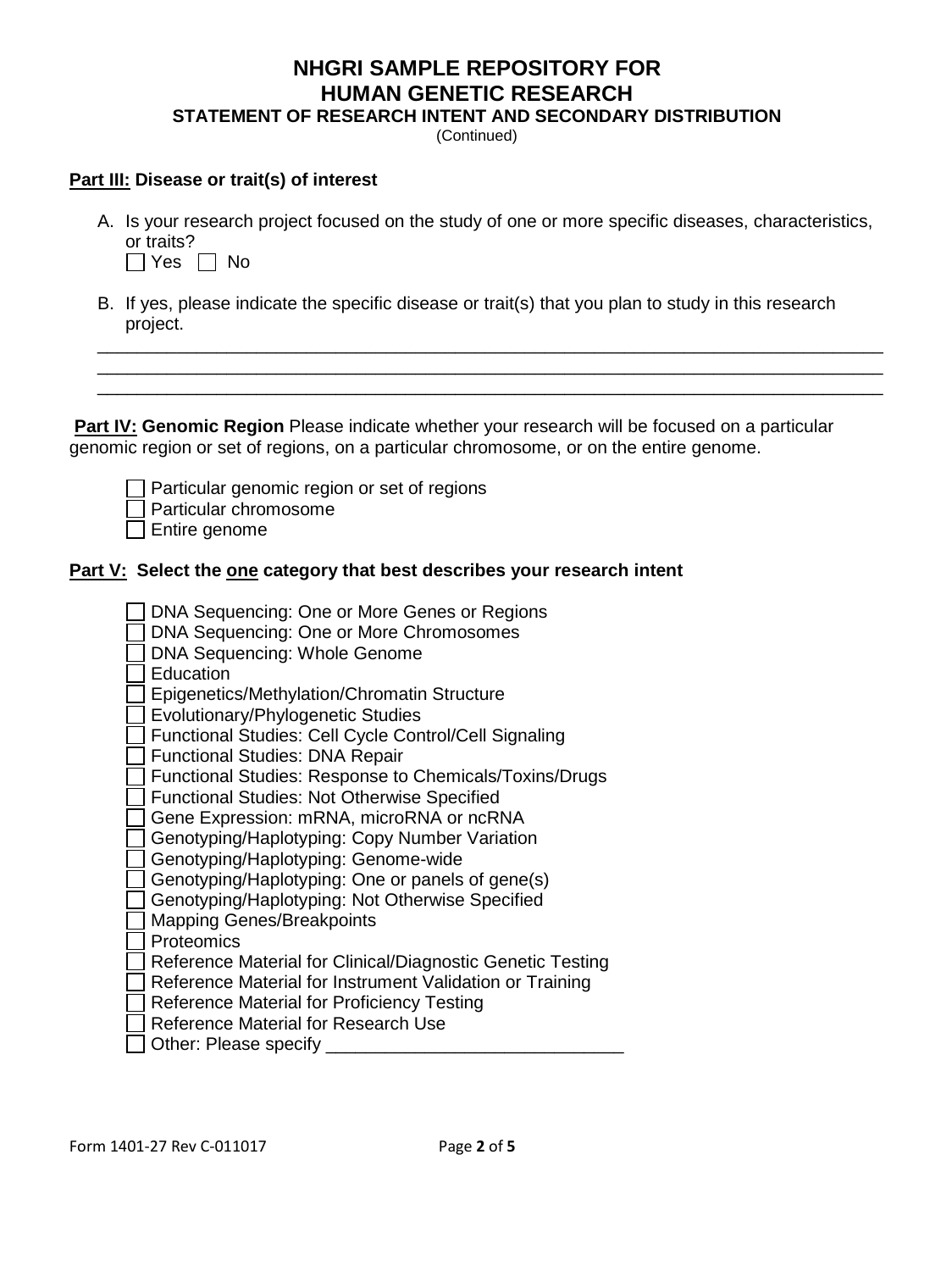# **NHGRI SAMPLE REPOSITORY FOR HUMAN GENETIC RESEARCH**

**STATEMENT OF RESEARCH INTENT AND SECONDARY DISTRIBUTION**

(Continued)

**Part VI: Description of Sample Use** Please describe in detail the study or studies you will conduct using these samples. You may type or paste in the description, or include a copy of the abstract of your research grant that describes the project.

If, in the future, you plan to use these samples for a *purpose different from what you have indicated here*, you must submit another Statement of Research Intent. There will be no additional charge.

\_\_\_\_\_\_\_\_\_\_\_\_\_\_\_\_\_\_\_\_\_\_\_\_\_\_\_\_\_\_\_\_\_\_\_\_\_\_\_\_\_\_\_\_\_\_\_\_\_\_\_\_\_\_\_\_\_\_\_\_\_\_\_\_\_\_\_\_\_\_\_\_\_\_\_\_\_\_\_\_\_ \_\_\_\_\_\_\_\_\_\_\_\_\_\_\_\_\_\_\_\_\_\_\_\_\_\_\_\_\_\_\_\_\_\_\_\_\_\_\_\_\_\_\_\_\_\_\_\_\_\_\_\_\_\_\_\_\_\_\_\_\_\_\_\_\_\_\_\_\_\_\_\_\_\_\_\_\_\_\_\_\_ \_\_\_\_\_\_\_\_\_\_\_\_\_\_\_\_\_\_\_\_\_\_\_\_\_\_\_\_\_\_\_\_\_\_\_\_\_\_\_\_\_\_\_\_\_\_\_\_\_\_\_\_\_\_\_\_\_\_\_\_\_\_\_\_\_\_\_\_\_\_\_\_\_\_\_\_\_\_\_\_\_ \_\_\_\_\_\_\_\_\_\_\_\_\_\_\_\_\_\_\_\_\_\_\_\_\_\_\_\_\_\_\_\_\_\_\_\_\_\_\_\_\_\_\_\_\_\_\_\_\_\_\_\_\_\_\_\_\_\_\_\_\_\_\_\_\_\_\_\_\_\_\_\_\_\_\_\_\_\_\_\_\_ \_\_\_\_\_\_\_\_\_\_\_\_\_\_\_\_\_\_\_\_\_\_\_\_\_\_\_\_\_\_\_\_\_\_\_\_\_\_\_\_\_\_\_\_\_\_\_\_\_\_\_\_\_\_\_\_\_\_\_\_\_\_\_\_\_\_\_\_\_\_\_\_\_\_\_\_\_\_\_\_\_ \_\_\_\_\_\_\_\_\_\_\_\_\_\_\_\_\_\_\_\_\_\_\_\_\_\_\_\_\_\_\_\_\_\_\_\_\_\_\_\_\_\_\_\_\_\_\_\_\_\_\_\_\_\_\_\_\_\_\_\_\_\_\_\_\_\_\_\_\_\_\_\_\_\_\_\_\_\_\_\_\_ \_\_\_\_\_\_\_\_\_\_\_\_\_\_\_\_\_\_\_\_\_\_\_\_\_\_\_\_\_\_\_\_\_\_\_\_\_\_\_\_\_\_\_\_\_\_\_\_\_\_\_\_\_\_\_\_\_\_\_\_\_\_\_\_\_\_\_\_\_\_\_\_\_\_\_\_\_\_\_\_\_ \_\_\_\_\_\_\_\_\_\_\_\_\_\_\_\_\_\_\_\_\_\_\_\_\_\_\_\_\_\_\_\_\_\_\_\_\_\_\_\_\_\_\_\_\_\_\_\_\_\_\_\_\_\_\_\_\_\_\_\_\_\_\_\_\_\_\_\_\_\_\_\_\_\_\_\_\_\_\_\_

**Part VII: Lay Summary** Please submit a 1-3 sentence *lay summary* of your proposed project using these samples. This lay summary will be made available to the Community Advisory Group(s) in the community or communities that donated the samples, so that they can see how their samples are being used. Therefore, *it is important to make your summary as informative and understandable as possible to individuals who have little or no training in science or genetics.*

\_\_\_\_\_\_\_\_\_\_\_\_\_\_\_\_\_\_\_\_\_\_\_\_\_\_\_\_\_\_\_\_\_\_\_\_\_\_\_\_\_\_\_\_\_\_\_\_\_\_\_\_\_\_\_\_\_\_\_\_\_\_\_\_\_\_\_\_\_\_\_\_\_\_\_\_\_\_\_\_\_ \_\_\_\_\_\_\_\_\_\_\_\_\_\_\_\_\_\_\_\_\_\_\_\_\_\_\_\_\_\_\_\_\_\_\_\_\_\_\_\_\_\_\_\_\_\_\_\_\_\_\_\_\_\_\_\_\_\_\_\_\_\_\_\_\_\_\_\_\_\_\_\_\_\_\_\_\_\_\_\_\_ \_\_\_\_\_\_\_\_\_\_\_\_\_\_\_\_\_\_\_\_\_\_\_\_\_\_\_\_\_\_\_\_\_\_\_\_\_\_\_\_\_\_\_\_\_\_\_\_\_\_\_\_\_\_\_\_\_\_\_\_\_\_\_\_\_\_\_\_\_\_\_\_\_\_\_\_\_\_\_\_\_ \_\_\_\_\_\_\_\_\_\_\_\_\_\_\_\_\_\_\_\_\_\_\_\_\_\_\_\_\_\_\_\_\_\_\_\_\_\_\_\_\_\_\_\_\_\_\_\_\_\_\_\_\_\_\_\_\_\_\_\_\_\_\_\_\_\_\_\_\_\_\_\_\_\_\_\_\_\_\_\_\_ \_\_\_\_\_\_\_\_\_\_\_\_\_\_\_\_\_\_\_\_\_\_\_\_\_\_\_\_\_\_\_\_\_\_\_\_\_\_\_\_\_\_\_\_\_\_\_\_\_\_\_\_\_\_\_\_\_\_\_\_\_\_\_\_\_\_\_\_\_\_\_\_\_\_\_\_\_\_\_\_\_ \_\_\_\_\_\_\_\_\_\_\_\_\_\_\_\_\_\_\_\_\_\_\_\_\_\_\_\_\_\_\_\_\_\_\_\_\_\_\_\_\_\_\_\_\_\_\_\_\_\_\_\_\_\_\_\_\_\_\_\_\_\_\_\_\_\_\_\_\_\_\_\_\_\_\_\_\_\_\_\_\_ \_\_\_\_\_\_\_\_\_\_\_\_\_\_\_\_\_\_\_\_\_\_\_\_\_\_\_\_\_\_\_\_\_\_\_\_\_\_\_\_\_\_\_\_\_\_\_\_\_\_\_\_\_\_\_\_\_\_\_\_\_\_\_\_\_\_\_\_\_\_\_\_\_\_\_\_\_\_\_\_\_ \_\_\_\_\_\_\_\_\_\_\_\_\_\_\_\_\_\_\_\_\_\_\_\_\_\_\_\_\_\_\_\_\_\_\_\_\_\_\_\_\_\_\_\_\_\_\_\_\_\_\_\_\_\_\_\_\_\_\_\_\_\_\_\_\_\_\_\_\_\_\_\_\_\_\_\_\_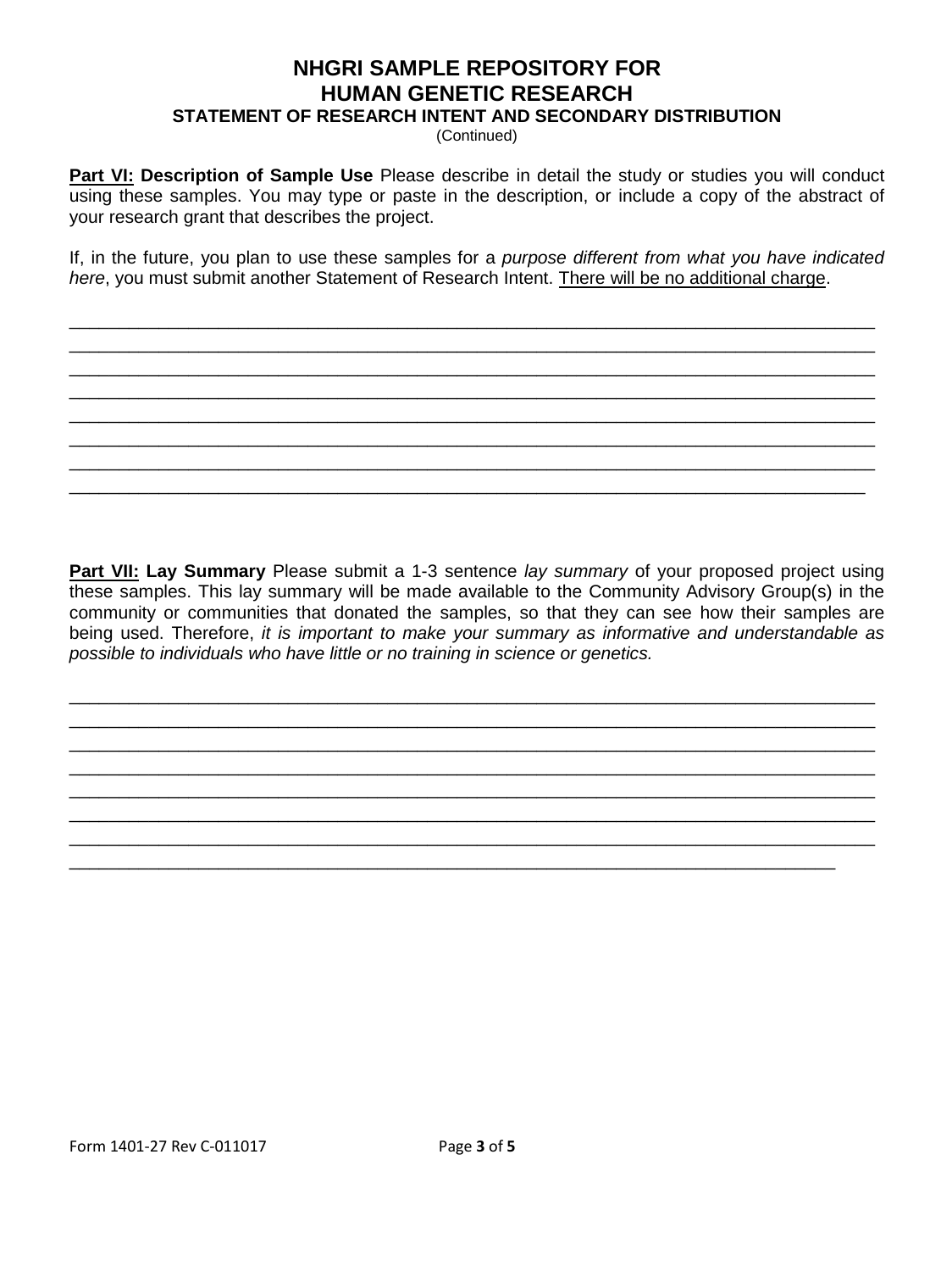# **NHGRI SAMPLE REPOSITORY FOR HUMAN GENETIC RESEARCH**

**STATEMENT OF RESEARCH INTENT AND SECONDARY DISTRIBUTION**

(Continued)

#### **Part VIII: Please provide information about proposed secondary distribution, if any.**

 *\_\_\_\_\_\_\_\_\_\_\_\_\_\_\_\_\_\_\_\_\_\_\_\_\_\_\_\_\_\_\_\_\_\_\_\_\_\_\_\_\_\_\_\_\_\_\_\_\_\_\_\_\_\_\_\_\_\_\_\_\_\_\_\_\_\_\_\_\_ \_\_\_\_\_\_\_\_\_\_\_\_\_\_\_\_\_\_\_\_\_\_\_\_\_\_\_\_\_\_\_\_\_\_\_\_\_\_\_\_\_\_\_\_\_\_\_\_\_\_\_\_\_\_\_\_\_\_\_\_\_\_\_\_\_\_\_\_\_ \_\_\_\_\_\_\_\_\_\_\_\_\_\_\_\_\_\_\_\_\_\_\_\_\_\_\_\_\_\_\_\_\_\_\_\_\_\_\_\_\_\_\_\_\_\_\_\_\_\_\_\_\_\_\_\_\_\_\_\_\_\_\_\_\_\_\_\_\_* 

 *\_\_\_\_\_\_\_\_\_\_\_\_\_\_\_\_\_\_\_\_\_\_\_\_\_\_\_\_\_\_\_\_\_\_\_\_\_\_\_\_\_\_\_\_\_\_\_\_\_\_\_\_\_\_\_\_\_\_\_\_\_\_\_\_\_\_\_\_\_ \_\_\_\_\_\_\_\_\_\_\_\_\_\_\_\_\_\_\_\_\_\_\_\_\_\_\_\_\_\_\_\_\_\_\_\_\_\_\_\_\_\_\_\_\_\_\_\_\_\_\_\_\_\_\_\_\_\_\_\_\_\_\_\_\_\_\_\_ \_\_\_\_\_\_\_\_\_\_\_\_\_\_\_\_\_\_\_\_\_\_\_\_\_\_\_\_\_\_\_\_\_\_\_\_\_\_\_\_\_\_\_\_\_\_\_\_\_\_\_\_\_\_\_\_\_\_\_\_\_\_\_\_\_\_\_\_\_* 

 *\_\_\_\_\_\_\_\_\_\_\_\_\_\_\_\_\_\_\_\_\_\_\_\_\_\_\_\_\_\_\_\_\_\_\_\_\_\_\_\_\_\_\_\_\_\_\_\_\_\_\_\_\_\_\_\_\_\_\_\_\_\_\_\_\_\_\_\_\_ \_\_\_\_\_\_\_\_\_\_\_\_\_\_\_\_\_\_\_\_\_\_\_\_\_\_\_\_\_\_\_\_\_\_\_\_\_\_\_\_\_\_\_\_\_\_\_\_\_\_\_\_\_\_\_\_\_\_\_\_\_\_\_\_\_\_\_\_\_* 

Select which category best describes your usage. All shared usage must conform to the Secondary Use Policy. Please review the policy to determine whether your intended use is permitted.

**These samples will be used only in the Principal Investigator's laboratory by his/her staff under his/her direct supervision.** 

#### **These samples will be shared with one or more Principal Investigators for a single research study**

*All collaborating Principal Investigators must have a current NHGRI Assurance Form on file. Please supply name and contact information for each collaborator:* 

#### **These samples will be shared as part of a multi-user core facility**

*Please describe the role of the core facility:* 

**These samples will be distributed as aliquots or derivatives for use as biological reference materials** 

 *\_\_\_\_\_\_\_\_\_\_\_\_\_\_\_\_\_\_\_\_\_\_\_\_\_\_\_\_\_\_\_\_\_\_\_\_\_\_\_\_\_\_\_\_\_\_\_\_\_\_\_\_\_\_\_\_\_\_\_\_\_\_\_\_\_\_\_\_\_* 

*Please describe the nature of the project:* 

#### **Part IX: Certifications**

By completing this form, I certify that I have read and agree to abide by the policy regarding use of samples in the NHGRI SAMPLE REPOSITORY FOR HUMAN GENETIC RESEARCH. Please complete this checklist:

 $\Box$  I will not redistribute samples unless the options above have been reviewed and approved by Coriell.

 $\Box$  I will not use these samples for new studies unless I provide Coriell with a new Statement of Research Intent.

 $\Box$  I will make sure that my collaborator(s) are aware of and will abide by the Repository's policy regarding secondary distribution of samples.